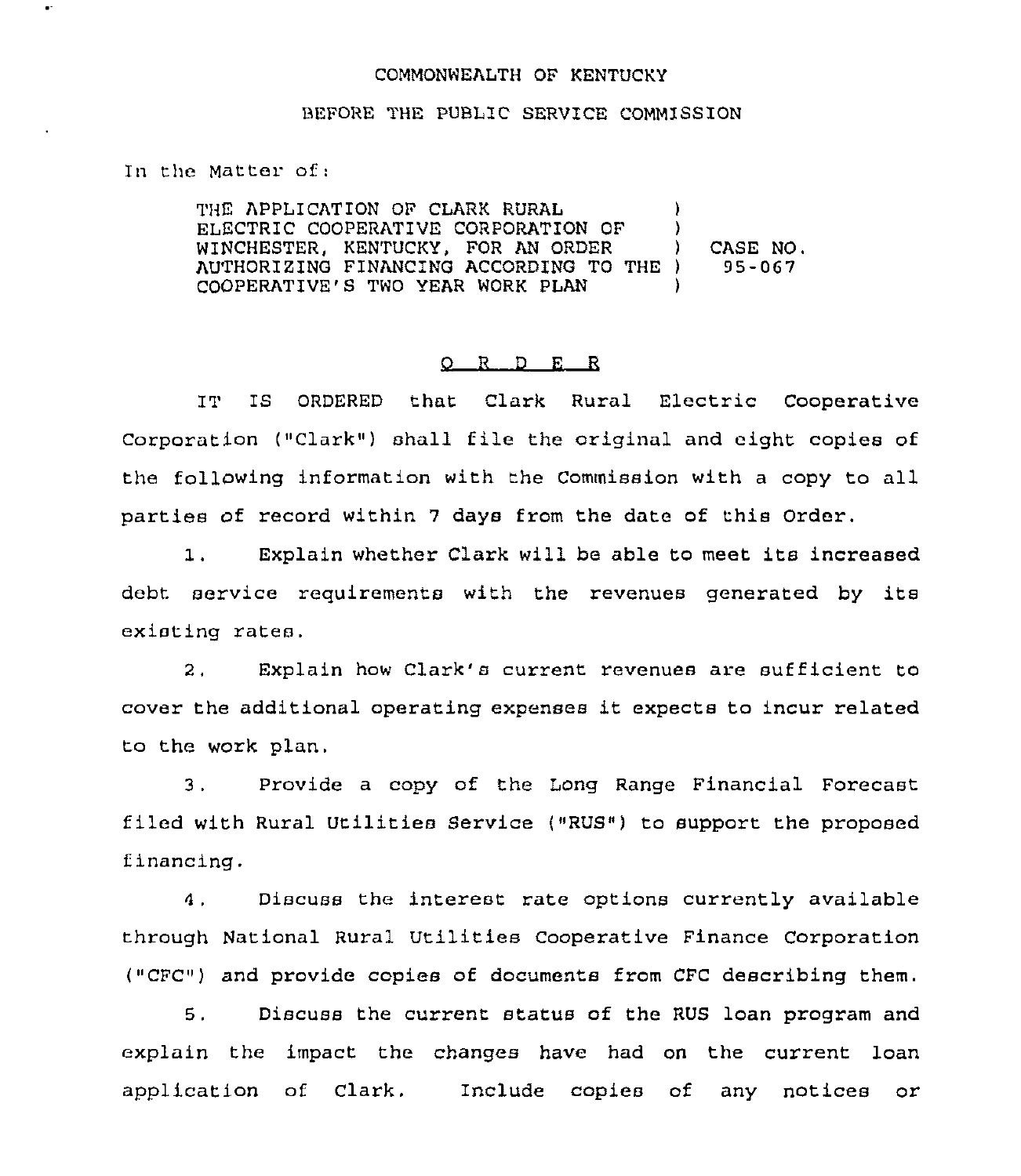correspondence received from RUS concerning the changes in the loan program.

6. If the advance of funds from this proposed loan was to be made by the date of the response to this Order, explain which loan program Clark would select and how Clark determined that this was the best option. Include with this explanation the results of any economic studies or analysis used by Clark in making the loan program selection.

7, Concerning the purchase of the CFC Capital Term Certificate ("Certificate"), provide the following information:

a. The calculations which support the rate for and the amount of Certificate purchases for the proposed loan.

b, Indicate which option Clark plans to use in the purchase of the required Certificate and explain the reason for the selection of this option.

8. Provide a copy of the mortgage agreement with CFC noting the differences between the current agreement and the previous mortgage agreement; or if the mortgage agreement has not changed, so indicate and reference the last case in which the current mortgage agreement was filed.

9. Concerning the actual work performed under the 1994-1995 Work Plan, provide the following information:

a. Indicate when Clark began construction under the 1994-1995 Work Plan.

b. Identify how much Clark has spent on the 1994-1995 Work Plan, as of the date of its response to this Order.

-2-